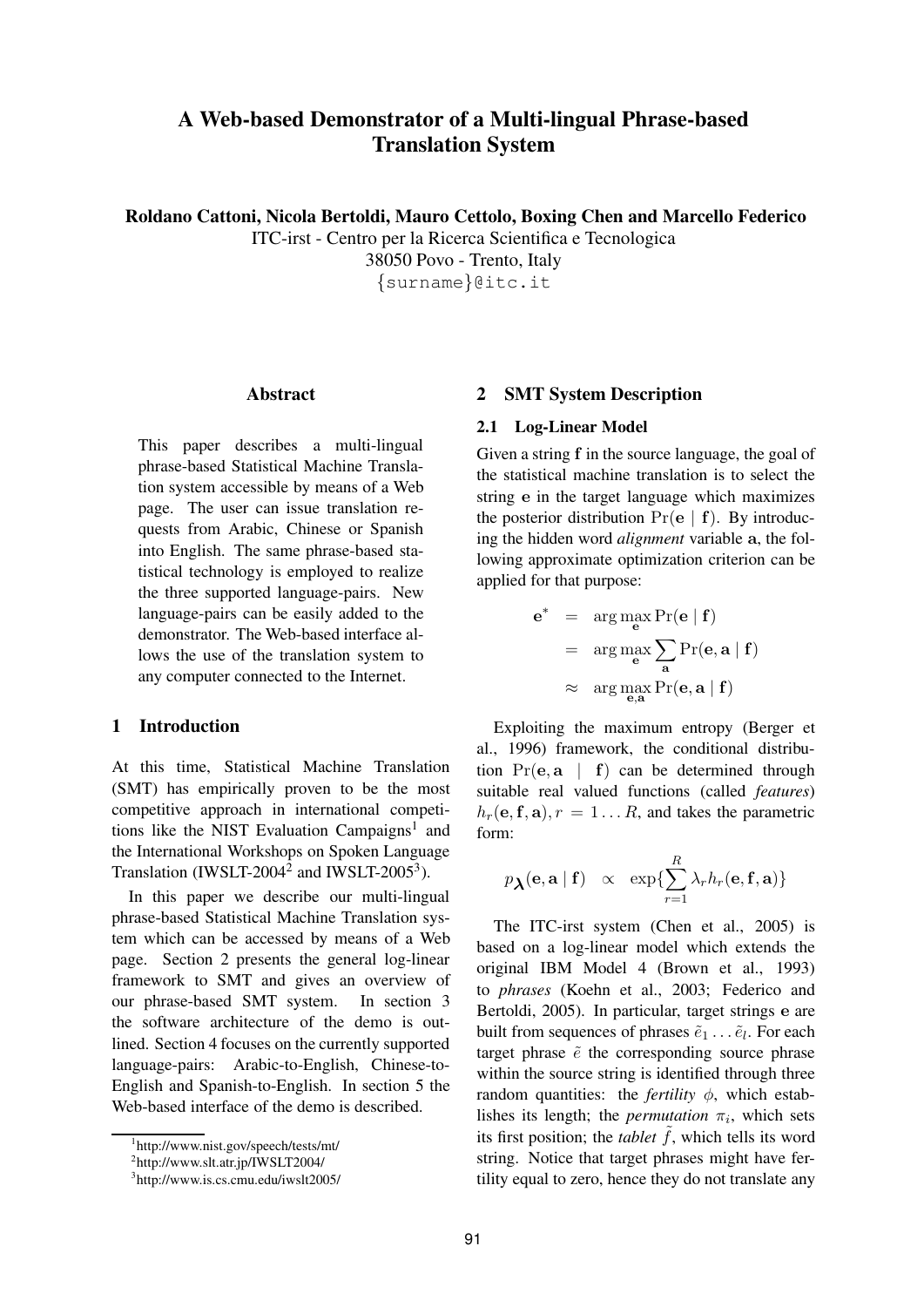source word. Moreover, uncovered source positions are associated to a special target word (*null*) according to specific fertility and permutation random variables.

The resulting log-linear model applies eight feature functions whose parameters are either estimated from data (e.g. target language models, phrase-based lexicon models) or empirically fixed (e.g. permutation models). While feature functions exploit statistics extracted from monolingual or word-aligned texts from the training data, the scaling factors  $\lambda$  of the log-linear model are estimated on the development data by applying a *minimum error training* procedure (Och, 2004).

#### **2.2 Decoding Strategy**

The translation of an input string is performed by the SMT system in two steps. In the first pass a beam search algorithm (decoder) computes a word graph of translation hypotheses. Hence, either the best translation hypothesis is directly extracted from the word graph and output, or an N-best list of translations is computed (Tran et al., 1996). The N-best translations are then re-ranked by applying additional features and the top ranking translation is finally output.

The decoder exploits dynamic programming, that is the optimal solution is computed by expanding and recombining previously computed partial theories. A theory is described by its*state* which is the only information needed for its expansion. Expanded theories sharing the same state are recombined, that is only the best scoring one is stored for further expansions. In order to output a word graph of translations, backpointers to all expanded theories are mantained, too.

To cope with the large number of generated theories some approximations are introduced during the search: less promising theories are pruned off (*beam search*) and a new source position is selected by limiting the number of vacant positions on the left-hand and the distance from the left most vacant position (*re-ordering constraints*).

#### **2.3 Phrase extraction and model training**

Training of the phrase-based translation model requires a parallel corpus provided with wordalignments in both directions, i.e. from source to target positions, and viceversa. This preprocessing step can be accomplished by applying the GIZA++ toolkit (Och and Ney, 2003) that provides Viterbi alignments based on IBM Model-4.

Starting from the parallel training corpus, provided with direct and inverted alignments, the socalled *union alignment* (Och and Ney, 2003) is computed.

Phrase-pairs are extracted from each sentence pair which correspond to sub-intervals of the source and target positions,  $J$  and  $I$ , such that the union alignment links all positions of  $J$  into  $I$  and all positions of  $I$  into  $J$ . In general, phrases are extracted with maximum length in the source and target defined by the parameters  $J_{max}$  and  $I_{max}$ . All such phrase-pairs are efficiently computed by an algorithm with complexity  $\mathcal{O}(lI_{max}J_{max}^2)$  (Cettolo et al., 2005).

Given all phrase-pairs extracted from the training corpus, lexicon probabilities and fertility probabilities are estimated.

Target language models (LMs) used by the decoder and rescoring modules are, respectively, estimated from 3-gram and 4-gram statistics by applying the *modified Kneser-Ney* smoothing method (Goodman and Chen, 1998). LMs are estimated with an in-house software toolkit which also provides a compact binary representation of the LM which is used by the decoder.

# **3 Demo Architecture**

Figure 1 shows the two-layer architecture of the demo. At the bottom lie the programs that provide the actual translation services: for each languagepair a wrapper coordinates the activity of a specialized pre-processing tool and a MT decoder. The translation programs run on a grid-based cluster of high-end PCs to optimize the processing speed. All the wrappers communicate with the MT frontend whose main task is to forward translation requests to the appropriate language-pair wrapper and to report an error in case of wrong requests (e.g. unsupported language-pair). It is worth noticing here that a new language-pair can be easily added to the system with a minimal intervention on the code of the MT front-end.

At the top of the architecture are the programs that provide the interface with the user. This layer is separated from the translation layer (hosted by internal machines only) by means of a firewall. The user interface is implemented as a Web page in which a translation request (a source sentence and a language-pair) is input by means of an HTML form. The cgi script invocated by the form manages the interaction with the MT front-end.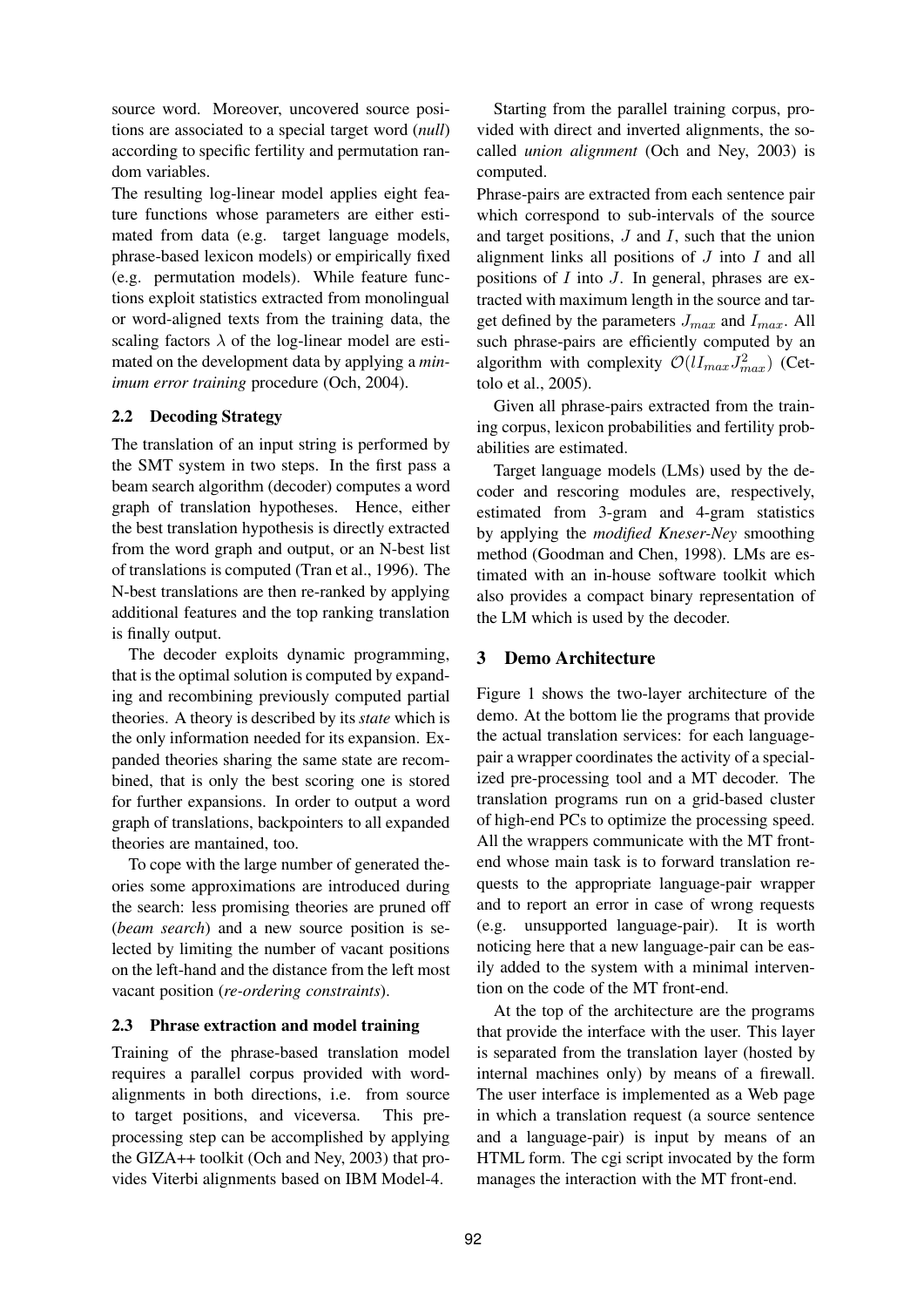

Figure 1: Architecture of the demo. For each language-pair a set of programs (in particular the MT decoder) provides the translation service. The request issued by the user on the Web page is sent by the cgi script to the MT front-end. The translation is then performed on the appropriate language-pair service and the output sent back to the Web browser.

When a user issues a translation request after filling the form fields, the cgi script sends the request to the MT front-end and waits for its reply. The input sentence is then forwarded to the wrapper of the appropriate language-pair. After a preprocessing step, the actual translation is performed by the specific MT decoder. The output in the target language is then sent back to the user's Web browser through the chain in the reverse order.

From a technical point of view, the inter-process communication is realized by means of standard TCP-IP sockets. As far as the encoding of texts is concerned, all the languages are encoded in UTF-8: this allows to manage the processing phase in an uniform way and to render graphically different character sets.

# **4 The supported language-pairs**

Although there is no theoretical limit to the number of supported language-pairs, the current version of the demo provides translations to English from three source languages: Arabic, Chinese and Spanish. For demonstration purpose, three different application domains are covered too.

#### **Arabic-to-English (Tourism)**

The Arabic-to-English system has been trained with the data provided by the International Workshop on Spoken Language Translation 2005 The context is that of the Basic Traveling Expression Corpus (BTEC) task (Takezawa et al., 2002). BTEC is a multilingual speech corpus which contains sentences coming from phrase books for tourists. Training set includes 20k sentences containing 159K Arabic and 182K English running words; vocabulary size is 18K for Arabic, 7K for English.

#### **Chinese-to-English (Newswire)**

The Chinese-to-English system has been trained with the data provided by the NIST MT Evaluation Campaign 2005 , large-data condition. In this case parallel data are mainly news-wires provided by news agencies. Training set includes 71M Chinese and 77M English running words; vocabulary size is 157K for Chinese, 214K for English.

#### **Spanish-to-English (European Parliament)**

The Spanish-to-English system has been trained with the data provided by the Evaluation Campaign 2005 of the European integrated project TC- $STAR<sup>4</sup>$ . The context is that of the speeches of the European Parliament Plenary sessions (EPPS) from April 1996 to October 2004. Training set for the Final Text Edition transcriptions includes 31M Spanish and 30M English running words; vocabulary size is 140K for Spanish, 94K for English.

### **5 The Web-based Interface**

Figure 2 shows a snapshot of the Web-based interface of the demo – the URL has been removed to make this submission anonymous. In the upper part of the page the user provides the two information required for the translation: the source sentence can be input in a 80x5 *textarea* html structure, while the language-pair can be selected by means of a set a *radio-buttons*. The user can reset the input area or send the translation request by means of standard reset and submit buttons. Some examples of bilingual sentences are provided in the lower part of the page.

<sup>4</sup> http://www.tc-star.org